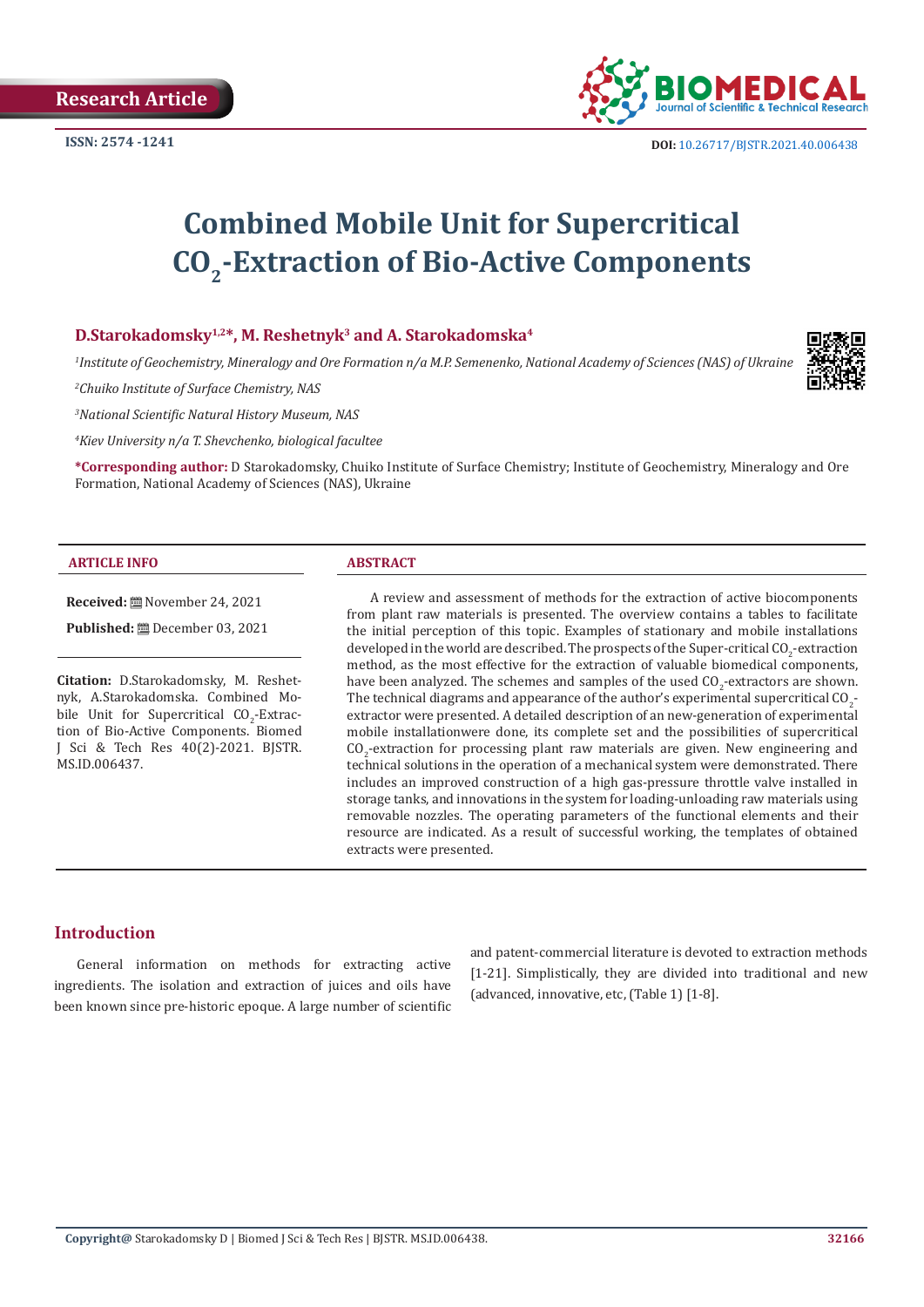|                | <b>Traditional</b>                                  |                                                                                                                                                                                                                                                                                                      | <b>Features and Disadvantages of the Method</b>                                                                                                                                                         |
|----------------|-----------------------------------------------------|------------------------------------------------------------------------------------------------------------------------------------------------------------------------------------------------------------------------------------------------------------------------------------------------------|---------------------------------------------------------------------------------------------------------------------------------------------------------------------------------------------------------|
| 1              | Cold pressing                                       | Soft pressing at normal conditions.                                                                                                                                                                                                                                                                  | For citrus and soft, squeezable plant tissues                                                                                                                                                           |
| $\overline{2}$ | Hot pressing                                        | Pressing at 180+-20 oC, with filtration                                                                                                                                                                                                                                                              | For seeds. Heating removes some of the valuable<br>properties of the extract                                                                                                                            |
|                | Steam extraction                                    | Steam is passed through the raw material, with which<br>valuable substances leave, which are subsequently<br>removed by decantation.                                                                                                                                                                 | Labor-intensive: to obtain a liter of aromatic oil.<br>$\approx$ 100-1000 kg of plant raw materials are required.                                                                                       |
| 4              | Water+alcool extraction                             | Washing of raw materials with 60-80% alcohol<br>solution, followed by drying.                                                                                                                                                                                                                        | some of the valuable substances insoluble in alcohol<br>remain in the cake. The need for recycling alcohol.                                                                                             |
| 5              | Fuel extraction                                     | Dissolving in heated vegetable oil.                                                                                                                                                                                                                                                                  | Instability of properties of extracts, destruction of a<br>number of valuable components                                                                                                                |
| 6              | Solvatation                                         | Isolation of waxes and oils with alcohol, ethereal,<br>hydrocarbon districts, which are then separated by<br>other districts and evaporation.                                                                                                                                                        | for especially delicate ones - jasmine, rose, orange<br>blossom                                                                                                                                         |
| 7              | <b>New</b>                                          | Pre-criftical gaz extraction.                                                                                                                                                                                                                                                                        | Gaz extraction (CO2, ) in usual state                                                                                                                                                                   |
| 8              | Electro-physical methods $\langle 7 \rangle$        | Extraction of extractive substances from oil-bearing<br>materials accompanied by processing pulsed electric<br>field.                                                                                                                                                                                | Non-thermal and energy-efficient processing of raw<br>materials with high-voltage pulses of short duration<br>and the possibility of destroying the integrity of the<br>surface of plant cell membranes |
| 9              | Cryogenic and supercritical<br>$(CO2$ -) extraction | Crushing of raw materials to powder, in liquid<br>nitrogen (-196°C). Then extraction with compressed<br>CO <sub>2</sub> carbon dioxide under pressure at room<br>temperature (30 $\degree$ C). allows you to fully preserve the<br>beneficial properties of the components of plant raw<br>materials |                                                                                                                                                                                                         |

**Table 1:** Methods for the isolation of valuable components from plant materials.

# **Let's Take a Quick Look at the Same Existing Methods**

Cold pressing can be considered one of the oldest and most proven methods. It was used in ancient civilizations. And since then, only the materials of the auxiliary parts have changed (plastic and chrome-plated instead of wooden). It is very effective for easily squeezed plant products.

Hot pressing remains an applied method in the food industry.

Water-steam extraction is still considered the simplest and most effective method. According to Kasyanov [2], "distillation of volatile components with (100°C) allows to extract substances with low boiling point (150–250°C) from plant raw materials. The advantages of the steam distillation method include the availability of its implementation even in field conditions and the low cost of producing essential oils. But at a high temperature of distillation of volatile substances, denaturation and modification of a number of valuable components occurs. In addition, some essential oils require refining due to the presence of decomposition products." The variant of method is a vacuum-distillation, which is more progressive than conventional atmospheric distillation, is used for refining crude oils [6,17].

Extraction with oils. It is relevant to this day, which is confirmed by the emergence of new patents on this topic [3]. The extraction method for extracting oils can be used in pure form (for soybean raw materials), but more often - in combination with prepressing (for high-oilseeds). Direct extraction of high-oil crops is difficult due to the high caking of such materials after grinding. When combining the extraction method with pre-pressing, at the first stage, up to 80–85% of the oil is extracted, which facilitates the second stage extraction. The final products of the extraction are oil and fat-free material - meal [2-6].

Extraction with solvents depends on their polarity. As is known [2], according to polarity, solvents are subdivided into low polarity, medium and high polarity. And almost all vegetable oils dissolve well in non-polar solvents (hexane, gasoline, benzene, dichloroethane, etc.). Polar solvents (methanol, ethanol, isopropanol) are mixed with oils in limited quantities at room temperature; when heated, the solubility of oils in them increases [2]. In the practice of extraction of vegetable oils, the most widespread are aliphatic hydrocarbons -extraction gasolines etc. [2]. When using hydrophilic solvents (acetone, glycerin, ethanol), extracts are obtained that are soluble in water, but contain a significant amount of dyes and other undesirable substances. Hydrophobic solvents (hexane, dichloroethane, СCl4) extract fat-like substances better, but not carbohydrates, resins, gums [2]. When extracting with solvents, the method of drying. New effective methods - micro-wave or vacuum drying, allow maximum preservation of useful substances. These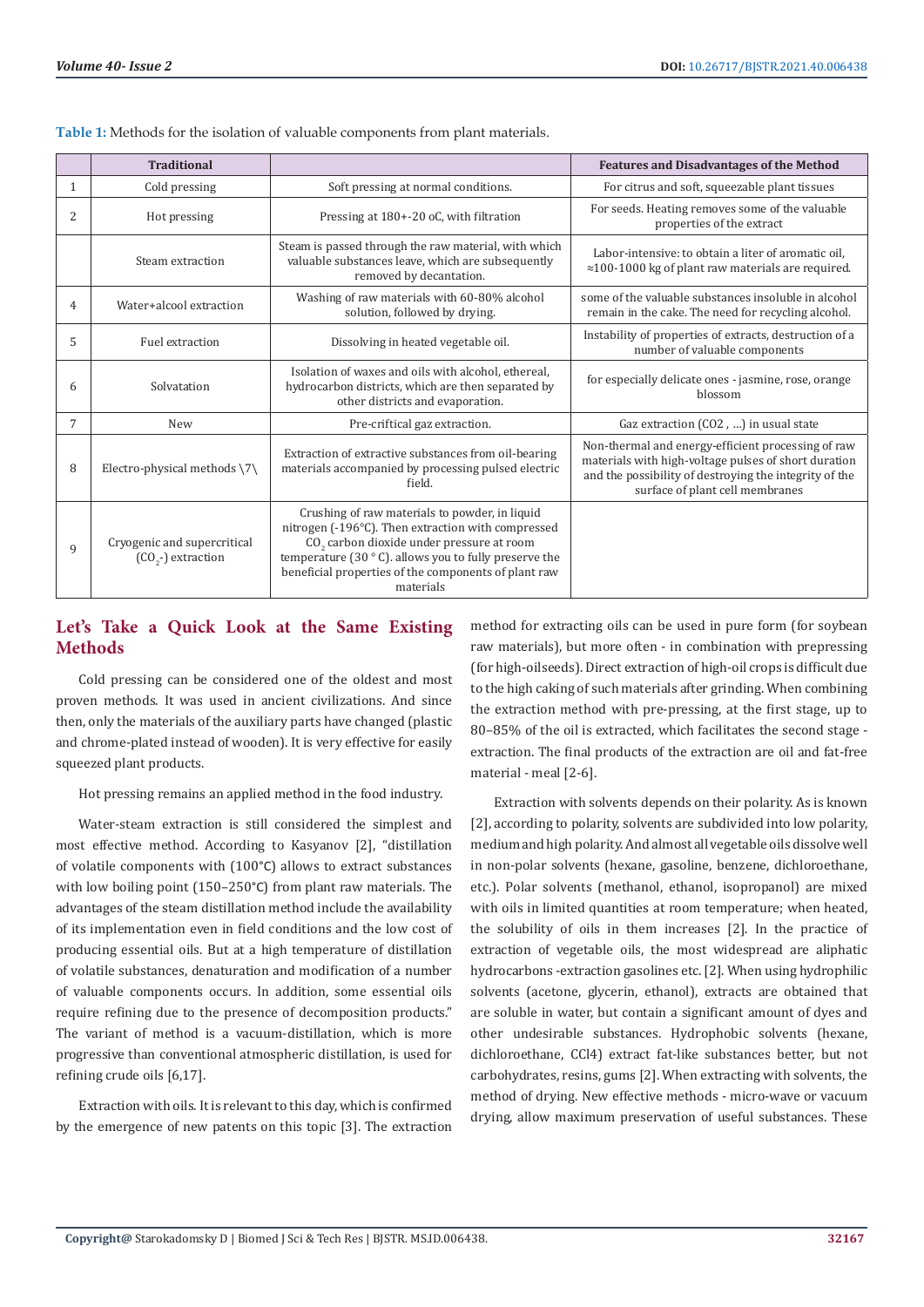drying methods are used in the production of dietary supplements and fine synthesis products [2]. The disadvantages of solvent extraction are obvious and unavoidable: fire hazard, ecotoxicity (of most solvents), loss of quality of extracts when distilling off the solvent [1,2]. The main disadvantage is that solvent does not always ensure a sufficiently complete extraction of aromatic and flavoring substances from raw materials [2].

 Pre-critical extraction. The disadvantages of solvent extraction are eliminated when extracting from plant raw materials with liquefied gases - butane, propane, liquid carbon dioxide, freons, etc. [1-5]. This explains the popularity of pre-critical gas extraction methods. A new method of extracting oils from oilseeds can be used in pure form (for soybean raw materials), but more often - in combination with prepressing (for high-oilseeds). Direct extraction of high-oil crops is difficult due to the high caking of such materials after grinding. When combining the extraction method with prepressing, at the first stage, 80–85% of the oil is extracted, which facilitates the second stage - extraction. The final products of the extraction are oil and fat-free material meal [1,2].

Processing by a pulsed electric field, have next advantages - nonthermal and energy-efficient processing of raw materials by short high-voltage pulses and the possibility of destruction the integrity of the surface of the membranes of plant cells [7]. But this method has not yet found widespread use in the processing of oilseeds, due to insufficient the studied mechanisms of mass transfer, energy calculations and electrical parameters of the processed medium.

## **Supercritical Extraction Method (SCE)**

Super-critical extraction as a method has developed in the last 20 years, replacing traditional methods [1-8]. Supercritical technologies are a promising alternative to many existing technological processes, the functioning of which requires the creation of new equipment and corresponding tooling operating under high pressure [1,2]. In turn, supercritical extraction, with its intensive development, came to replace many traditional methods, displacing them [1-8]. SCFE is based on the property of a gas under the influence of pressure and temperature to pass into a fluid phase, which has the ability to permeate gas and the solubility of an inherent liquid. The development of supercritical fluid (SCF) technologies dates back to the early 80s of the last century and today is characterized by increasing interest. Analysis of literature data shows that over the past 20 years SCF-technologies have passed the stage from laboratory research to large-scale industrial production. At the same time, both technical problems and environmental problems of the modern world are being successfully solved [2].

Cryogenic crushing\supercritical extraction - has made it possible to obtain extracts, the main characteristics of which are purity, absence of solvents and preservation of the active principles of herbal plants. Which has become an unconditional qualitative

superiority over traditional extraction processes [1]. The SCE takes place at the critical point (achieved with a special combination of temperature and pressure) when a homogeneous phase is formed with the properties of a liquid and a gas simultaneously [1-8]. Due to its low viscosity (gas-like), supercritical fluid is able to extract well any components with high efficiency. The method of extracting valuable components from raw materials with liquid  $\mathsf{CO}_2$  in a subcritical state (critical point  $P = 7.4$  MPa,  $t = 31.1^{\circ}C$ ), the main advantage is eco-purity, selectivity, absence of residual solvent, fireand explosion safety, chemical inertness (without catalyst), high diffusion, low viscosity and surface tension. And also - the general availability and low cost of carbon dioxide itself.

An important advantage is the possibility of one-stage production of the most valuable components that cannot be extracted by other methods - or are extracted costly and in multiple stages (for example, during hydrodistillation [8]). SCE let extract a valuable components, that are contained in small quantities (1- 3% of dry mass) which is very difficult separates from the natural matrix. Such raw materials primarily include spicy\aromatic, essential oil, waxes, aminacids, proteins and medical compounds [1-10]. This new method is in the stage of formation. Today, the advantages are so far compensated by the immobility of most production facilities. So, the equipment here is rather bulky and expensive - but you need a mobile one (for moving to the place of growing raw materials). There are problems in logistics - since in countries with a rich resource base there is no infrastructure, but there are long distances [1,2,8]. A lot of dissertations, patents and monographic works [4,8,13-15,21] are devoted to the solution of these problems. A good comparison of pre- and supercritical extraction methods is seen from Table 2.

It can be seen from it that it is the SCE method that makes it possible to extract the most difficult to access valuable components. Moreover, its efficiency increases with increasing pressure (Table 2). The properties of supercritical  $\mathrm{CO}_2$  as a solvent can be controlled - with an increase in pressure and temperature, its dissolving capacity increases sharply  $[2-4]$ . For  $CO_{2}$ , these parameters are - critical point  $P = 7.4$  MPa and  $T = 31.1^{\circ}C$  [2-4]. In the technical aspect, SCFE installations are significantly more expensive due to the technical complexity of the design and manufacture of the necessary elements and equipment assemblies. CO<sub>2</sub> in a fluid state [1-10] has a number of advantages, such as: eco-purity, selectivity, absence of residual solvent; fire and explosion safety; chemical inertness (without catalyst); high diffusion, low viscosity and surface tension; general availability and low cost. An important advantage is the possibility of one-stage production of the most valuable components that cannot be extracted by other methods or are extracted costly or in multi-stage [8-10]. Unfortunately, these advantages are compensated for by the lack of mobility of most of the plants produced, which requires new engineering solutions and investments [1-2].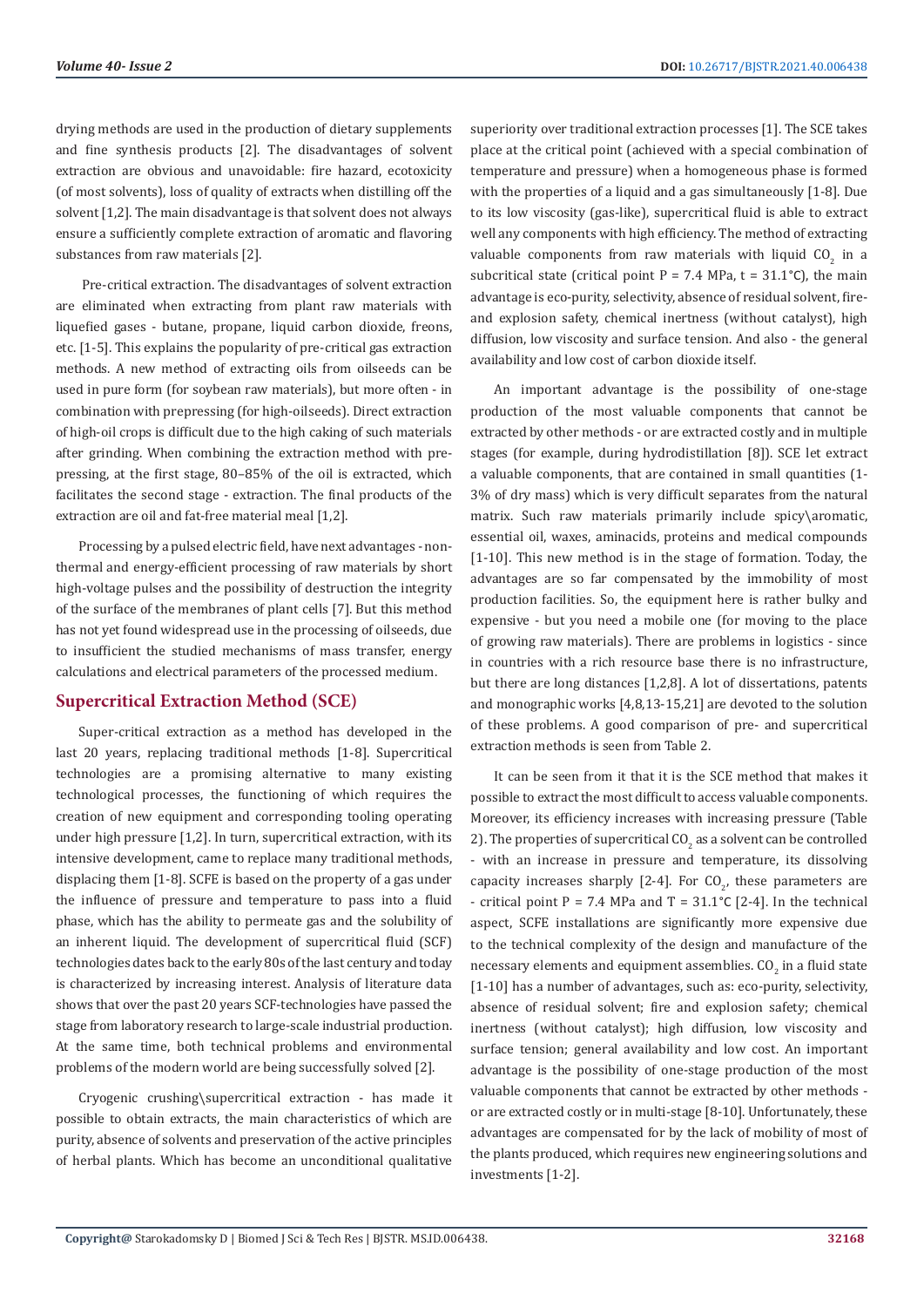|                | Precritical CO <sub>2</sub> extr.                                                                  | Supercritical CO <sub>2</sub> extr. (<60 MPa)                                                                               | Supercritical CO <sub>2</sub> extr. (<100 MPa)                                                                                                                    |  |  |  |
|----------------|----------------------------------------------------------------------------------------------------|-----------------------------------------------------------------------------------------------------------------------------|-------------------------------------------------------------------------------------------------------------------------------------------------------------------|--|--|--|
| The main block | Aldehydes, kethones, glycerides, lipids,<br>tokoferols, terpens, ethers, alcohols,<br>acids.       | Aldehydes, kethones, glycerides, lipids,<br>tokoferols, terpens, ethers, alcohols,<br>acids, alkaloids, phenols, glycosides | Aldehydes, kethones, glycerides, lipids,<br>tokoferols, terpens, ethers, alcohols,<br>acids, alkaloids, phenols, glycosides,<br>Waxes, resins, mineral components |  |  |  |
| In addition    | Alkaloids (if ultrasonic treatment),<br>phenols & glycosides (if add extr.by CO- or<br>CH2-gazes), | Waxes, resins, mineral components                                                                                           | Amynoacids, sacharides, peptides,<br>pectines,                                                                                                                    |  |  |  |
| Do not extract | Waxes, resins, amynoacids, sacharides,<br>peptides, pectines, mineral components                   | Amynoacids, sacharides, peptides,<br>pectines.                                                                              |                                                                                                                                                                   |  |  |  |

**Table 2:** Possibility of CO<sub>2</sub>-extraction in various methods [1,2].

The widespread use of mobile extraction plants is limited by technical problems and the corresponding high cost.  $CO_2$ extracts are obtained on universal extraction modules, which are hermetically sealed metal cylinders interconnected by technological pipelines equipped with shut-off and control valves and pressure gauges. New technical solutions and additional capabilities formed the basis of the extraction equipment manufactured by world market leaders (Table 3). Noteworthy is the concentration of SCFE

manufacturing companies in Europe, North America, Asia and the Middle East. The Asian market is developing dynamically thanks to the manufacturing companies of China, South Korea and India. using a modular approach thanks, among other things, to a huge resource base. The main focus in India is on the use of SCFE in the production of food ingredients. China has a priority in phytopharmaceuticals. The main manufacturers of  $CO_2$  equipment in Russia are cited in south regions (Krasnodar, Rostov) [7,9,13].

**Table 3:** Major global manufacturers of supercritical equipment.

| Producent                                                           | Country     |                                                                                            |  |  |  |  |
|---------------------------------------------------------------------|-------------|--------------------------------------------------------------------------------------------|--|--|--|--|
| Europe, Russia & ex-USSR                                            |             |                                                                                            |  |  |  |  |
| <b>ER INGENIERIE</b>                                                | France      | https://www.eringenierie.com/                                                              |  |  |  |  |
| <b>EXTRATEX SARL</b>                                                | France      | https://www.extratex-sfi.com/                                                              |  |  |  |  |
| SEPAREX S.A.S.                                                      | France      | www.separex.fr                                                                             |  |  |  |  |
| SITEC-Sieber Engineering AG                                         | Switzerland | www.sitec-hp.ch                                                                            |  |  |  |  |
| <b>Natex</b>                                                        | Austria     | https://www.natex.at/                                                                      |  |  |  |  |
| UHDE High Pressure Technologies GmbH                                | Germany     | www.uhde-hpt.com                                                                           |  |  |  |  |
| «Goro» & OOO «GORO-Engineering»                                     | Russia      | https://co2-extract-gorofit.ru/ & www.extract.ru                                           |  |  |  |  |
| 000 Karavan                                                         | Russia      | $[2]$                                                                                      |  |  |  |  |
| 000 «TEHARM»                                                        | Ukraina     | www.texarm.net                                                                             |  |  |  |  |
| <b>IGMOF NAS/TOV CarbEx</b>                                         | Ukraina     | https://igmof.com ; km80@ukr.net                                                           |  |  |  |  |
| <b>USA</b>                                                          |             |                                                                                            |  |  |  |  |
| Cedarstone Industry.                                                | <b>USA</b>  | https://www.cedarstoneindustry.com/                                                        |  |  |  |  |
| <b>GREEN MILL</b>                                                   | <b>USA</b>  | https://www.greenmillsupercritical.com/the-sfe-pro                                         |  |  |  |  |
| Tharprocess                                                         | <b>USA</b>  | https://tharprocess.com/                                                                   |  |  |  |  |
| Edenlabs LLC                                                        | <b>USA</b>  | https://www.edenlabs.com/                                                                  |  |  |  |  |
| Hightech Extracts, LLC                                              | USA + Italy | https://hightechextracts.com/                                                              |  |  |  |  |
| Asia                                                                |             |                                                                                            |  |  |  |  |
| Celine (Dalian) Trading Co., Ltd.                                   | China       | https://celine-intl.en.made-in-china.com/                                                  |  |  |  |  |
| Guizhou Aerospace Wujiang Electro-Mechanical<br>Equipment Co., Ltd. | China       | https://htwjjd.en.made-in-china.com/                                                       |  |  |  |  |
| Tradematt (Henan) Industry Co., Ltd.                                | China       | https://www.cntradematt.com/                                                               |  |  |  |  |
| <b>JODA-TECH</b>                                                    | China       | https://www.joda-tech.com/scfe-special/                                                    |  |  |  |  |
| BIT HUAN Supercritical Fluid Extraction                             | China       | https://www.hagf.com/                                                                      |  |  |  |  |
| Cedarstone Industry                                                 | China       | https://www.cedarstoneindustry.com/                                                        |  |  |  |  |
| Deven Supercriticals Pvt. Ltd.                                      | India       | https://scfe.en.ecplaza.net/                                                               |  |  |  |  |
| Pioneer Enterprise.                                                 | India       | https://www.pioneerherbal.com                                                              |  |  |  |  |
| Supercritical-Extraction-System                                     | Korea       | https://www.tradekorea.com/product/detail/P225240/<br>Supercritical-Extraction-System.html |  |  |  |  |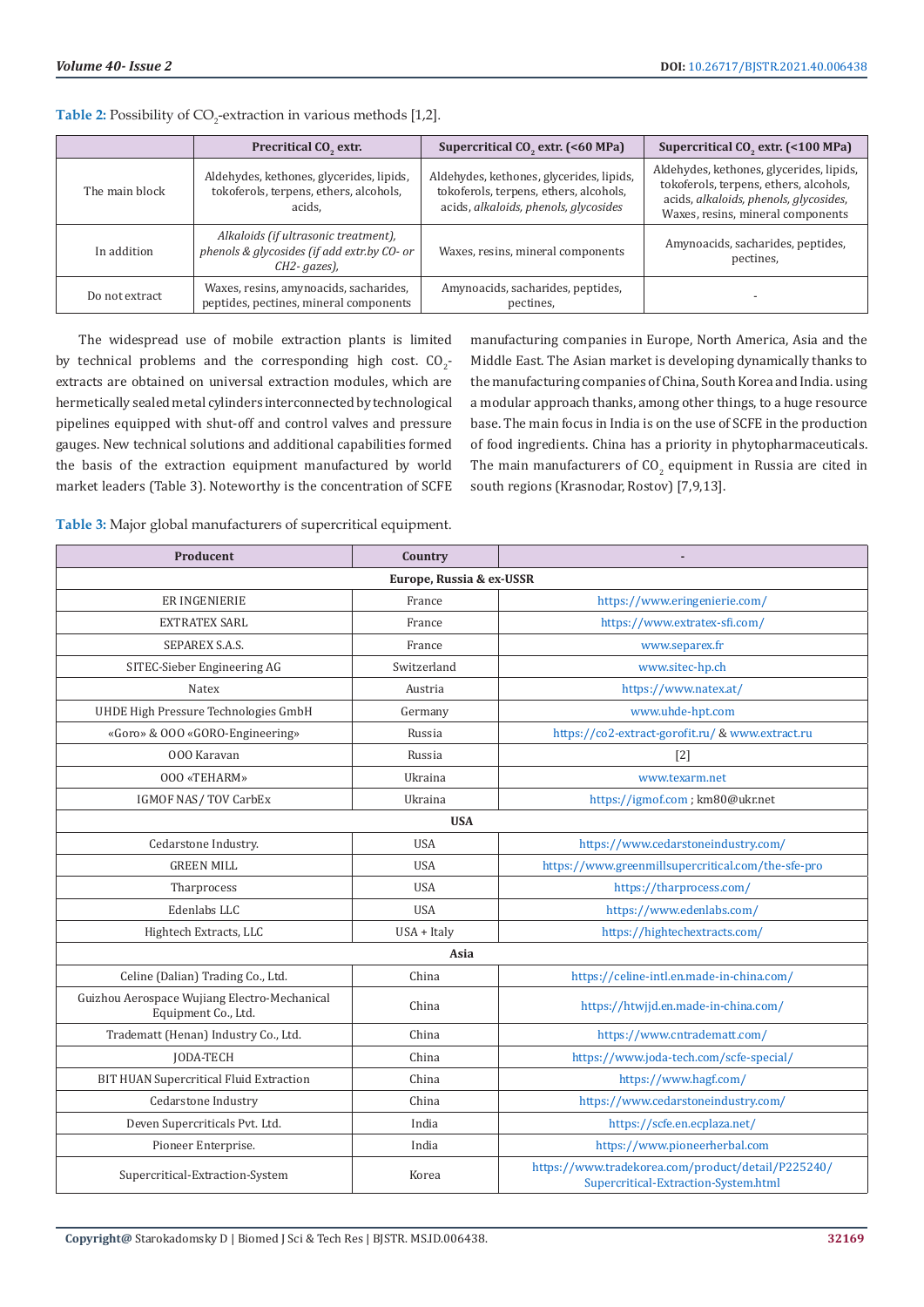The geography of location of manufacturing companies covers all continents, which are concentrated mainly in industrialized countries. It should be noted that there is a tendency for the commissioning of SCFE plants for plant raw materials with a processing capacity of 2000t / year in the Polish segment [8,16] of this high-tech market. Modern SCF extractors have a constant trend of improvement and modernization. Laboratoric extractors is also in great demand, (as example HPEP, NOVA-Swiss, Effretikon, Switzerland), but its use is limited only to research use. With regard to mobile solutions for SCFE plants, two "good mentions" are known. The successfully implemented project of a pilot mobile supercritical extraction plant SuperEx - by group from New Zealand [19] installed a pilot extraction system in a standard sea container. Which opens up prospects for expanding the SCFE equipment line for operation in non-stationary conditions, including directly in the zones of raw material growth. The another example is authomobile\ biodiesel extractor from Sh.Yamada [20].

#### **Our Combined Model of Scf-Extractor**

Our group has experience in the creation and service of machines,devices and equipment for various fields (Industrial/ geological [22],field equipment [23],prosthetics [24-,25].

Our  $CO<sub>2</sub>$  extraction unit includes the following interacting systems:

- **a)** Mechanical, which provides the process of  $CO_2$ -fluid circulation, control and monitoring mechanisms in the system,
- **b)** Thermal, which ensures the transition of  $CO_2$  from the gaseous to the liquid phase and vice versa,
- **c)** Electronic, which provides settings for control and monitoring of technological parameters of the extraction process,
- **d)** Electrical, ensuring the operability of the compressor, refrigeration equipment and heating elements.

Thus, an urgent task is the development of mobile equipment for deep processing. Which implies the creation and application of technologies that allow the wasteless use of all components of valuable raw materials to obtain environmentally friendly products with high added value.

# **Main Technical Characteristics of "CarbEx 40-i \ 500"**

- **a) Extractor:** 0.5 l, 1 l, 2 l, 5 l / 50 MPa, 10 l, 24 l / 40 MPa, 40 l / 320 MPa, for the extraction of both solid and liquid materials. He is equipped with a jacket for circulation heating with temperature control.
- **b) Separator:** 0.3-24 l / 30 MPa, 40 l / 16-22 MPa, equipped with a jacket for circulation heating with temperature control.
- **c) High pressure pump:** 20 / 40L MPa (double plunger); 50l / 50 MPa (two-plunger with frequency regulation); 400l / 40 MPa, three-plunger with frequency regulation.
- **d) Cooling system:** equipped with a compressor.
- **e) Heat exchange and temperature control system:** In accordance with the technological requirements, it is supplied with an extractor and a separator. Provides temperature control up to 80 $\degree$ C. A digital display is used to monitor the fluid. Temperature control accuracy  $\pm$  0.1 <sup>o</sup>C.
- **f) Pressure control (safety system):** Equipped with an electrical contact pressure sensor at the outlet of the high pressure pump. Also, he equipped with a pressure relief valves of the high pressure pump (extractor, separator), in accordance with their maximum working pressure to automatically release pressure in case of excess. The extractor is equipped with a system of back pressure valves at the outlet, which control a stable pressure and ensure its accurate adjustment. The accuracy of pressure control in the flow is ±0.1 MPa.
- **g) Flow indicator:** Metal rotary flow meter with remote digital display to monitor instantaneous flow and operating time.
- **h) Piping:** All tanks, taps, fittings and pipelines in contact with the  $CO<sub>2</sub>$ -fluid are made of stainless steel.

The universal equipment is designed for the extraction of complete and fractional fluid supercritical  $\mathsf{CO}_2$  extracts from solid and liquid matrices of biological origin (roots, flowers, seeds, leaves, etc.). Scopes of equipment are: pharmaceuticals, food industry, cosmetics and chemical industries.

A number of original technical solutions have been introduced into the experimental mobile installation, which provide fast molecular purification of the extraction system when switching to another type of raw material within a short preparatory period:

- $\triangleright$  Flexible technological solutions have been applied: 1 extractor - 4 accumulators, 2 extractors - 3 accumulators, 3 extractors - 2 accumulators, 4 extractors - 1 accumulator (readjustment for the processing of raw materials 10-40 dm3);
- Adjustable position of extractors and storage extractors: vertical (for solid matrices), horizontal (for liquid matrices);
- $\triangleright$  The original lifting mechanism with a swivel boom for the "reductor gear-shutter-glass" system;
- The original design of the reducer of the upper gate of the highpressure reactor for accelerated unloading and loading of raw materials;
- $\triangleright$  Automated control and monitoring system;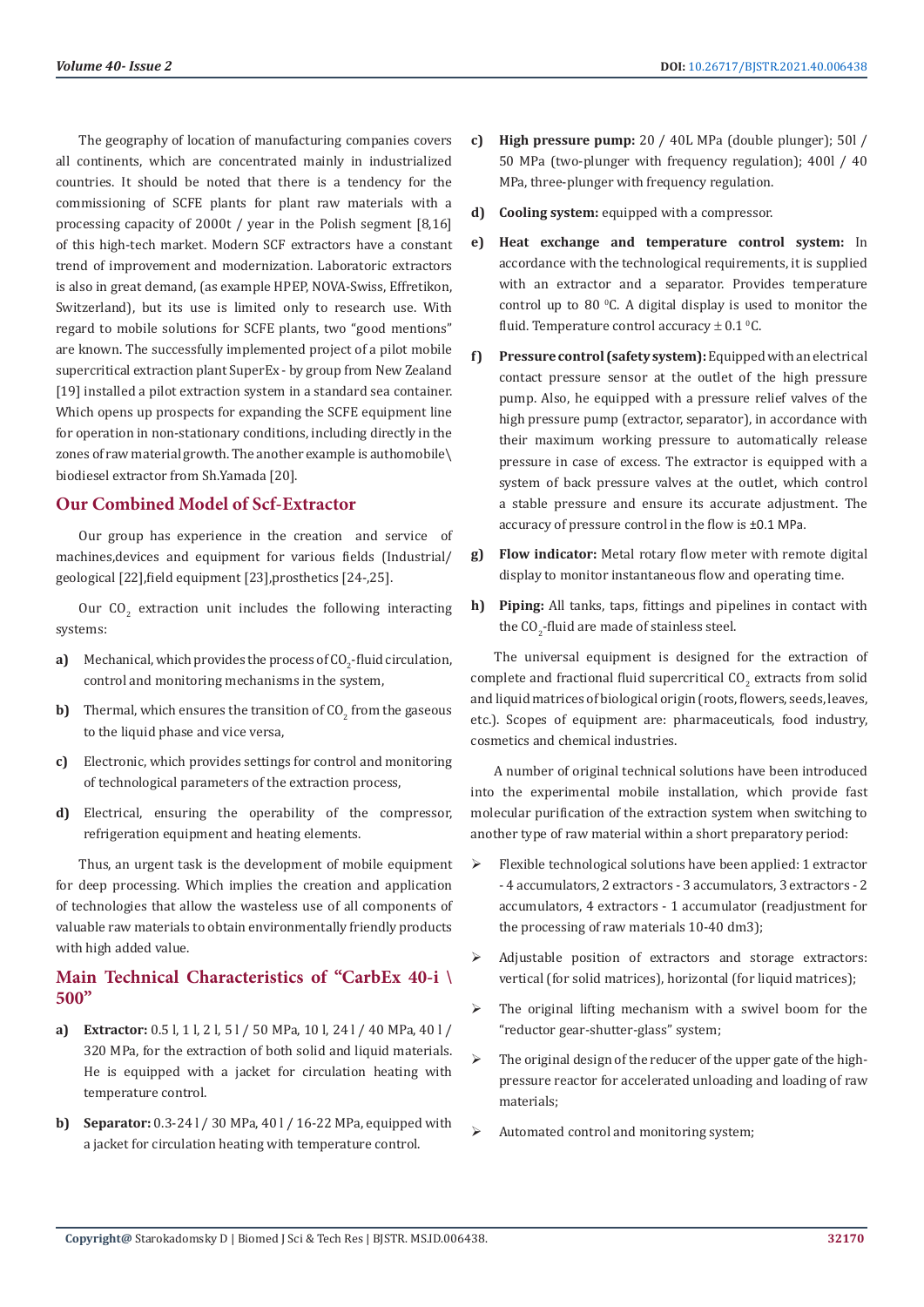- $\triangleright$  Modularity of installation. Possibility of connecting additional high-pressure reactors, co-solvent blocks, rectification columns;
- Possibility of uninterrupted (round-the-clock) work in the cycle "work - stop - work". Modernization of equipment by processing raw materials in special containers. Retrofitting of equipment for obtaining various extracts during the transition from one raw material to another.
- The original tangential introduction of the extraction flow into the cyclone-cup of the accumulator, provides a solution to various technological processes: micronization, microencapsulation, microgranulation, impregnation, sterilization, molecular purification of products for various purposes, etc.;
- Original attachment mechanism "cup shutter" to optimize operations for loading and unloading raw materials and unloading the product;

A number of new original technical solutions have been introduced into the design of the mobile supercritical fluid  $CO<sub>2</sub>$ extraction unit - in particular, the design of the throttle valve, mounted in an assembly with a storage device. With the help of a mechanism that opens the shut-off needle of the valve, the fluid extract of the raw material is supplied from the extractor with a pressure variation P≥40 MPa (400 atm.) in the accumulator up to 10MPa. As a result of the extraction, the temperature, pressure and flow  $\text{CO}_2$ -rate in the extractor and storage tank are monitored on the basis of preliminary experiments. Thus, the optimal dimensions of the flow cross-sections of the valve and high-pressure pipelines are selected, for the predicted technological cycle of the extraction process of the feedstock. The valve design is a rather complex system for moving the shut-off needle from the high-pressure chamber (extractor) to the low-pressure chamber (accumulator).

The design also includes a safety mechanism that has the ability to block the failure of the stem and shut-off needle in case of exceeding the working pressure (when the operating characteristics in the system are exceeded). In the event of a change in the volume of the extractor and storage device during the technological processes of processing the feedstock, the design of the valve changes in dimensions and flow sections, based on the barometric indicators of the processing process. The design of the valve allows the use of shut-off needles with various shapes: conical, parabolic, etc. The proposed technical solutions will be reflected in detail in the corresponding patent documents. Economically, SCFE technologies are justified in the case of processing high-value raw materials with a high content of biologically active substances (biologically active

substances), especially plants, which are the halo of growth, which is a given territory. In our scientific arsenal there are developments in processing technologies: seeds of flax, thyme, amaranth, millet, rose hips, and a method for obtaining extracts from plant raw materials has been worked out [21].

The extraction process is determined by the following main indicators:

extraction time, temperature and pressure in the extractor, temperature and pressure in two separators, gas phase flow rate. Development of optimal technological modes of fluid extraction of raw materials is carried out according to such indicators: pressure, temperature, cycle time, rational product yield, flow rate, modulation of  $CO<sub>2</sub>$  flow and pressure, optimal humidity, etc.

#### **Main Technical Characteristics**

- a) Maximum working pressure 500 kg / cm<sup>2</sup>;
- **b)** Maximum operating temperature  $-80^{\circ}$ C;
- **c)** The maximum number of fractions 4;
- **d)** Extractor volume 10 dm3;
- **e)** Storage volume 10 dm3;
- **f)** Volume of the storage extractor 10 dm3;
- **g)** The volume of the filter-drier 10 dm3;
- **h)** The volume of the extraction cup 8 dm3;
- **i)** The volume of the storage cup 7 dm3;
- **j)** The volume of the filter drier cup 8 dm3;
- **k)** Installed electric power 10 kVA

Distinctive features and advantages of the equipment developed at TOV KarbEx in the Institute of Geochemistry and Mineralogy of the National Academy of Sciences of Ukraine, over similar similar equipment of foreign production are:

- **1)** Possibility of readjustment of equipment for another type of raw material, depending on market requirements, within a short time (1-2 hours), additional installation of a parallel circulation arm, which ensures uninterrupted operation of the system.
- **2)** Original design of an automated CarbEx control system, which allows smoothly regulating the  $CO<sub>2</sub>$  consumption, which contributes to a change in the density of the fluid. It let to obtain extracts of various composition and quality, as well as, depending on the type of raw material, and accordingly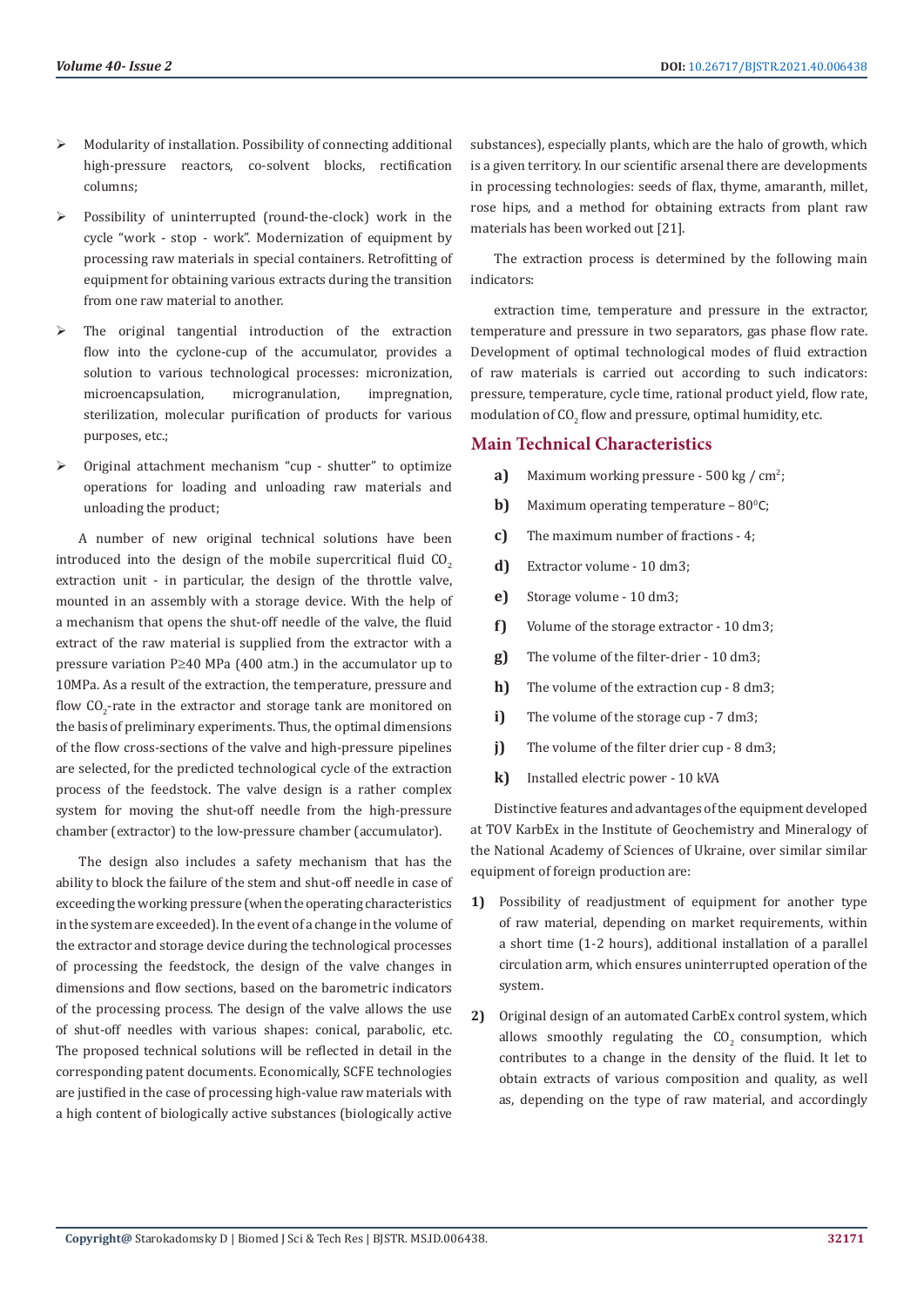program the extraction control process.

- **3)** The SCFE process with CO<sub>2</sub> solvent requires small production areas (25 to  $50<sup>m²</sup>$ ).
- **4)** Low power consumption of equipment from 2 to 15 kW.

Thus, the developed SCF-extraction unit fully complies with the main criteria of environmental friendliness, efficiency, safety for processing plant raw materials in accordance with the standards for natural food ingredients in its mobile version. The presented installation expands this class of equipment and allows you to extract numerous types of plant raw materials and to compete with

known analogues. In our arsenal there are the possibilities for the production of SCF equipment and optimization of the technological cycle for extracting various types of modes of SCF technology for the qualitative and quantitative composition of extracts.

#### **Samples of Extracts**

With the help of the declared equipment, we have obtained a number of fatty and aqueous solutions of bio-extracts. (Figures 1-3) shows that their chromatograms have 2-6 characteristic peaks corresponding to the yield of the basic components of the extract. The most successful versions of ekstraction products are designed in the form of commercial series (Figure 4).



**Figure 1:** Schematic diagram of a laboratory fluid CO<sub>2</sub>-extractor:

1. CO2 ballon-cylinder; 2. Refrigeration equipment; 3. Heat exchanger; 4. High-density compressor; 5. Heater; 6. Extractor; 7. Throttling valve; 8. Flow-changer in throttling valve when the high-density is dropped; 9. Shut-off valves; 10. Separator; 11. Container for receiving the extract; 12. Filter.



**Figure 2:** Industrial SCFE CO<sub>2</sub> extractor "CarbEx 40-i \ 500" (a - side view; b - top view).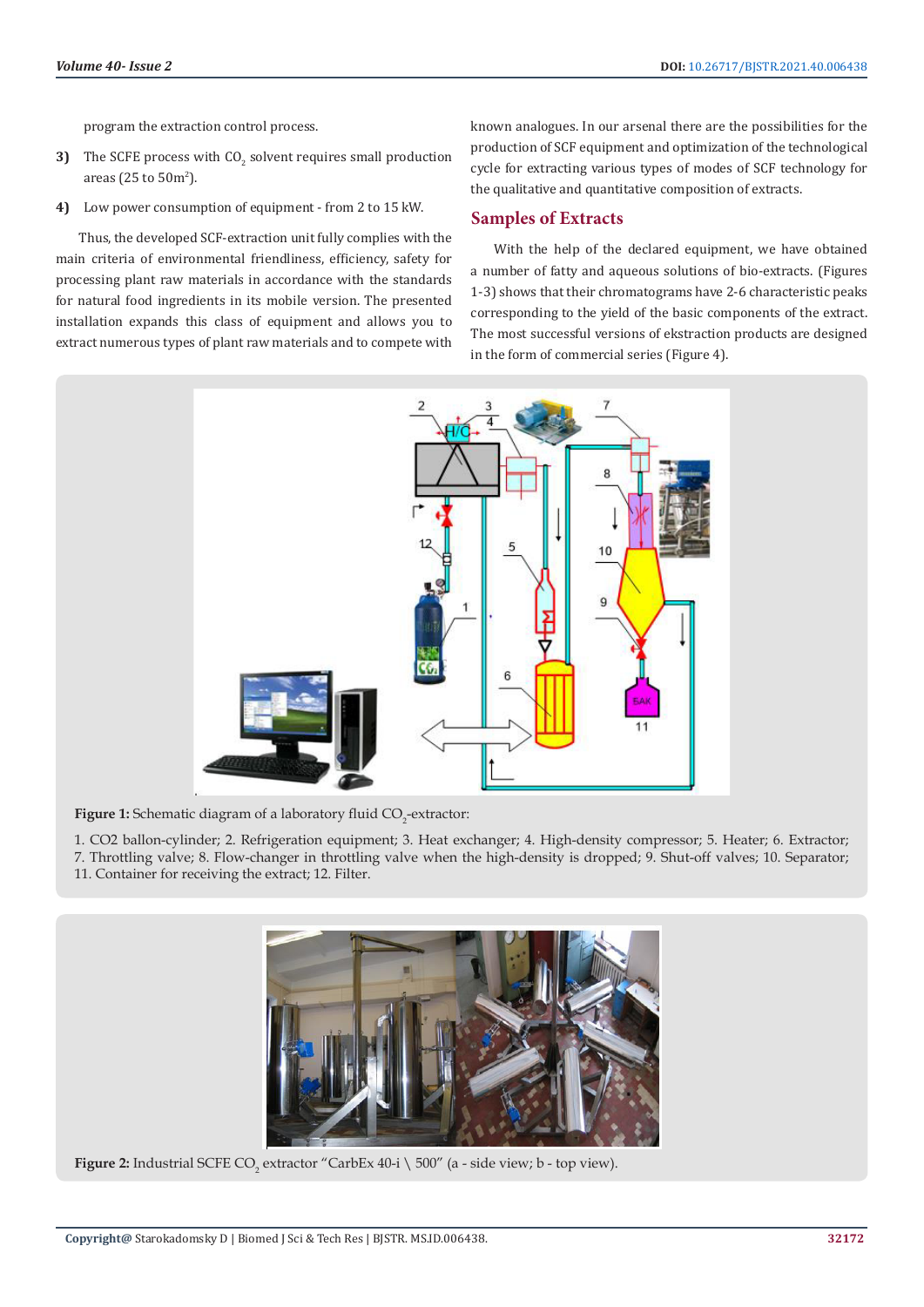

**Figure 3:** Chromatogramms (left to right) of wax, sea buckthorn and grape seed extracts.



**Figure 4:** Templates of our obtained bio-extracts.

## **Conclusion**

- **a)** Manufacturers of equipment for SCF CO<sub>2</sub> extraction are highly technically developed countries with huge industrial potential and engineering infrastructure, which have their own companies with a closed production cycle.
- **b)** The proposed model of the  $CO_2$  extraction plant has a number of advantages over the known analogs and creates competitive opportunities for prospective use as an alternative mobile equipment in world markets.

#### **Acknowledgments**

We give thanks to:

A) Maloshtan S. & Barkholenko V. (TOV"CarbEx") for providing access to equipment and providing samples of extracts

B) V.Gurin, V.Kuts (Institute of Geochemistry, Mineralogy and Ore Formation n/a M.P. Semenenko), A.Titenko (Institute of Magnetism, National Academy of Sciences & the Ministry of Education of Ukraine), L. Demchenko (National Technical University of Ukraine "Igor Sikorsky Kyiv Polytechnic Institute") for help in writing the article

C) E.Mironets, O.Zayats (Institute of Geochemistry, Mineralogy and Ore Formation n/a M.P. Semenenko) for help in chemical analysis of extracts.

#### **References**

- 1. [D. Starokadomsky, A.Titenko, A.Kamarali, Kuts V., Maloshtan S.,](https://tech.globus-science.ru/Archive/new/Technicheskie_nauki_august_2021.pdf.) [Barkholenko V., Kashuba O., M. Reshetnyk, Starokadomskaya A., Diamant](https://tech.globus-science.ru/Archive/new/Technicheskie_nauki_august_2021.pdf.) [V., Shulga S., V. Gurin \(2021\) Review of scientific works on technologies](https://tech.globus-science.ru/Archive/new/Technicheskie_nauki_august_2021.pdf.) [for extraction of biocomponents from vegetable raw materials. Super](https://tech.globus-science.ru/Archive/new/Technicheskie_nauki_august_2021.pdf.) critical  $CO<sub>2</sub>$  [extraction as an effective new method for solving the global](https://tech.globus-science.ru/Archive/new/Technicheskie_nauki_august_2021.pdf.) [problem of utilization and quality of plant and organic raw materials](https://tech.globus-science.ru/Archive/new/Technicheskie_nauki_august_2021.pdf.) (2021) *[GLOBUS: Technical Sciences](https://tech.globus-science.ru/Archive/new/Technicheskie_nauki_august_2021.pdf.)* 7(3): (39).
- 2. GI Kasyanov, ON Stasyeva, NN Latin (2005) Pre- and supercritical extraction: advantages and disadvantages. *Food Industry* 1: 36-39.
- 3. [M Ekart, K Bennett, S Ekart, G Gurdial, C Liotta, et al. \(1993\) Cosolvent](https://aiche.onlinelibrary.wiley.com/doi/10.1002/aic.690390206) [interactions in supercritical fluid solutions.](https://aiche.onlinelibrary.wiley.com/doi/10.1002/aic.690390206) *The Global Home of Chemical Engineers* [39: 235-248.](https://aiche.onlinelibrary.wiley.com/doi/10.1002/aic.690390206)
- 4. Brunner G (1994) Gas extraction: an introduction to fundamentals of supercritical fluids and the application to separation processes. *New York: Springer*.
- 5. MA McHugh, VJ Krukonis (1994) Supercritical Fluid Extraction: Principles and Practice, *Butterworths,* Boston.
- 6. Method of obtaining fuel extracts of plant raw materials. Russian Patent. - patents.google.com/patent/RU2545680C1/ru